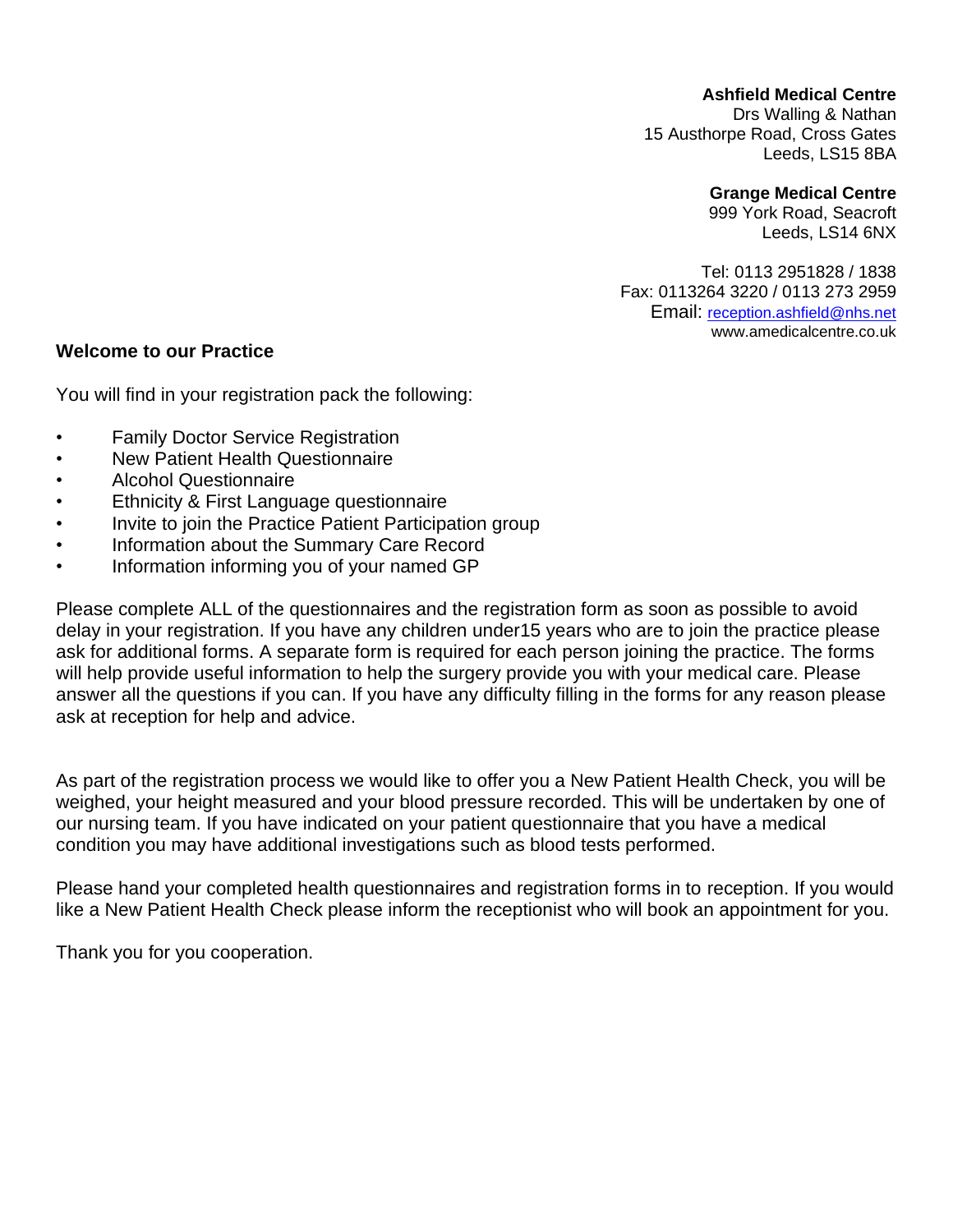## **Adult new patient health questionnaire**

#### **Date of birth:**

**/ /**

If you have any of the following medical conditions, please indicate and provide details:

| <b>Medical condition</b>     | <b>Tick</b> | <b>Give details</b> |
|------------------------------|-------------|---------------------|
| Heart disease                |             |                     |
| <b>Diabetes</b>              |             |                     |
| High blood pressure          |             |                     |
| Asthma                       |             |                     |
| Obstructive airways disease  |             |                     |
| Learning disability          |             |                     |
| Epilepsy                     |             |                     |
| Stroke for TIA (mini stroke) |             |                     |
| Underactive thyroid gland    |             |                     |
| Cancer                       |             |                     |

Have you ever suffered from problems with your mental health such as depression, anxiety, postnatal depression, schizophrenia, bipolar disorder etd?

| <b>Date</b> | <b>Condition</b> | <b>Give details</b> |
|-------------|------------------|---------------------|
|             |                  |                     |
|             |                  |                     |
|             |                  |                     |
|             |                  |                     |
|             |                  |                     |
|             |                  |                     |
|             |                  |                     |
|             |                  |                     |
|             |                  |                     |
|             |                  |                     |
|             |                  |                     |
|             |                  |                     |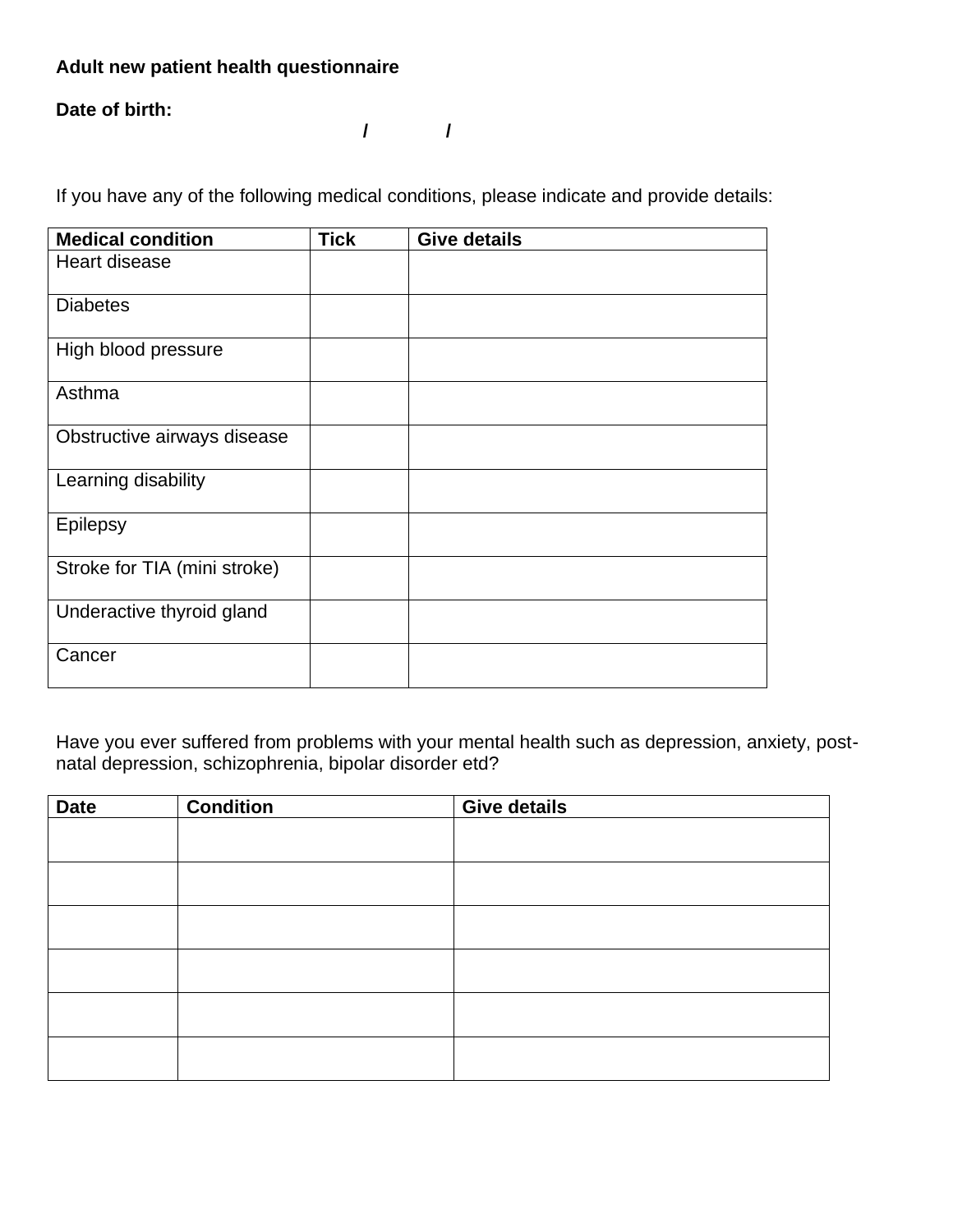Please list any other serious illnesses, operations, disabilities etc which you have suffered from in the past or you have at present?

| <b>Date</b> | <b>Condition</b> | <b>Give details</b> |
|-------------|------------------|---------------------|
|             |                  |                     |
|             |                  |                     |
|             |                  |                     |
|             |                  |                     |
|             |                  |                     |
|             |                  |                     |
|             |                  |                     |
|             |                  |                     |
|             |                  |                     |
|             |                  |                     |
|             |                  |                     |
|             |                  |                     |

If you take any regular medication, please list or provide us with a copy of your repeat prescription list:

| 1)                                                                                                                                                                               |
|----------------------------------------------------------------------------------------------------------------------------------------------------------------------------------|
| 2)                                                                                                                                                                               |
| 3)                                                                                                                                                                               |
| 4)                                                                                                                                                                               |
| 5)                                                                                                                                                                               |
| Do you suffer from any allergies?<br>If so, please list:<br>1)                                                                                                                   |
| 2)                                                                                                                                                                               |
| 3)                                                                                                                                                                               |
| 4)                                                                                                                                                                               |
| 5)                                                                                                                                                                               |
| Are you a carer? Please indicate below                                                                                                                                           |
| A carer is anyone who cares, unpaid, for a friend or family member who due to illness, disability, a<br>mental health problem or an addiction cannot cope without their support. |
| Please ask our Reception Team for a Carers pack.<br>I am a carer                                                                                                                 |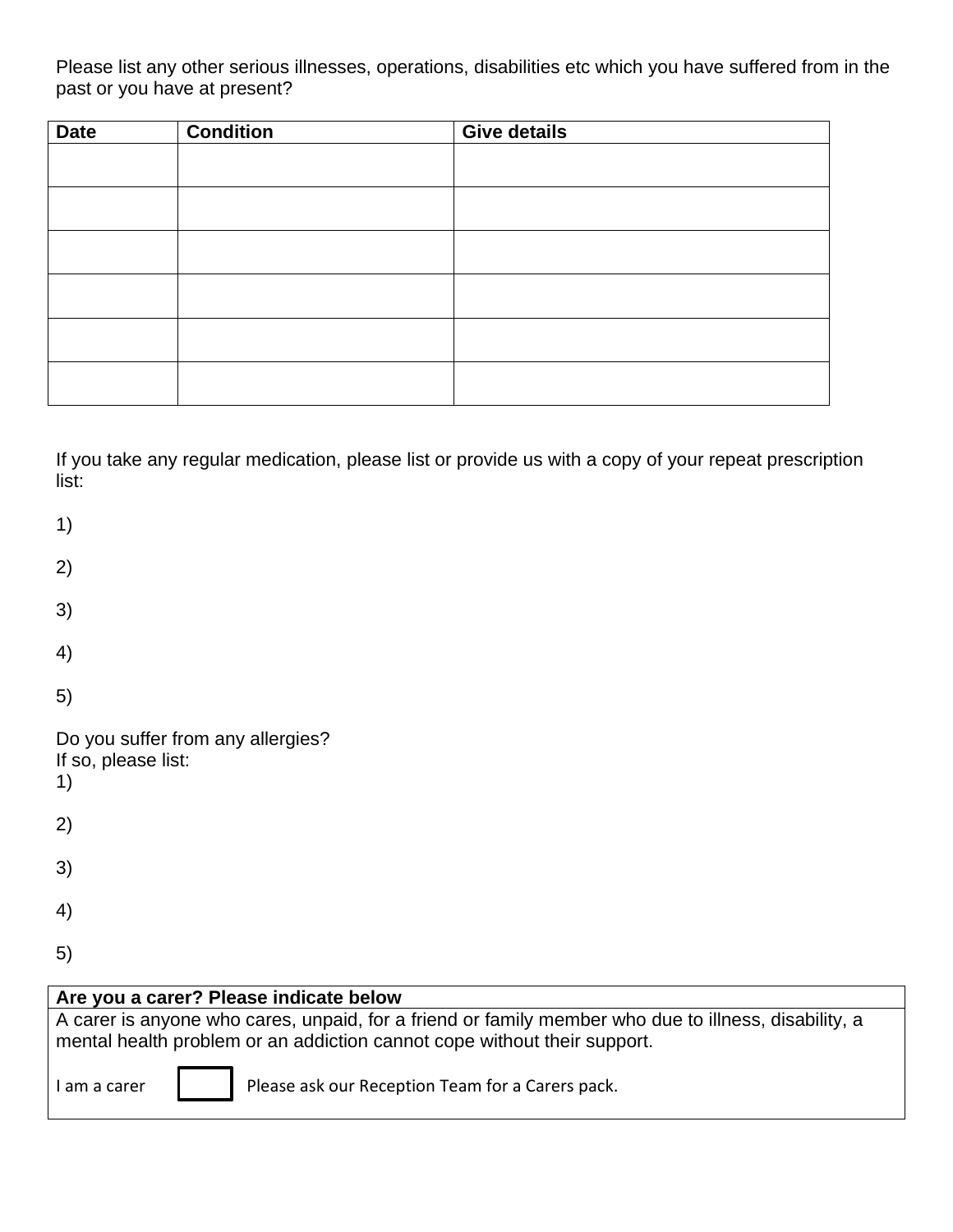## **Drug addictions**

Have you ever had any problems with drug addiction including alcohol, tranquilisers, heroin, amphetamines, methadone etc?

If yes, please list, give dates and details of any treatment if still a current problem:

| <b>Date</b> | <b>Drug addiction</b> | Give details inc any current treatment |  |  |  |  |
|-------------|-----------------------|----------------------------------------|--|--|--|--|
|             |                       |                                        |  |  |  |  |
|             |                       |                                        |  |  |  |  |
|             |                       |                                        |  |  |  |  |
|             |                       |                                        |  |  |  |  |
|             |                       |                                        |  |  |  |  |
|             |                       |                                        |  |  |  |  |
|             |                       |                                        |  |  |  |  |
|             |                       |                                        |  |  |  |  |

### **Immunisation history**

Please give details of your immunisation history including any vaccinations you may have had relating to your occupation or travel abroad:

| <b>Date</b> | Vaccination |
|-------------|-------------|
|             |             |
|             |             |
|             |             |
|             |             |
|             |             |
|             |             |
|             |             |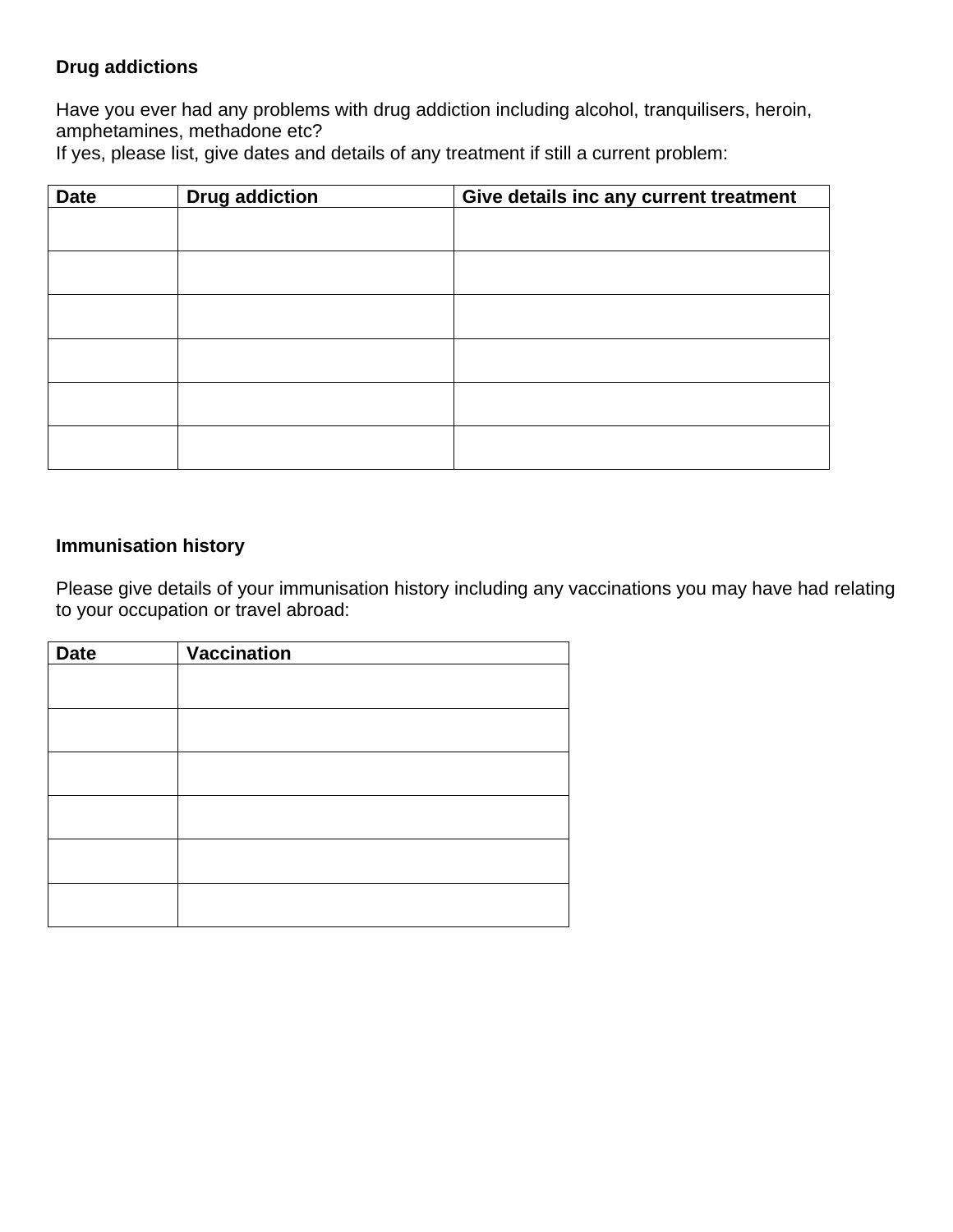# **Family history**

Do any members of your family have or have had any of the following conditions? Please tick all that apply and provide details)

| <b>Medical condition</b> | <b>Tick</b> | Details: relationship ad age they<br>suffered the problem |
|--------------------------|-------------|-----------------------------------------------------------|
|                          |             |                                                           |
|                          |             |                                                           |
|                          |             |                                                           |
|                          |             |                                                           |
|                          |             |                                                           |
|                          |             |                                                           |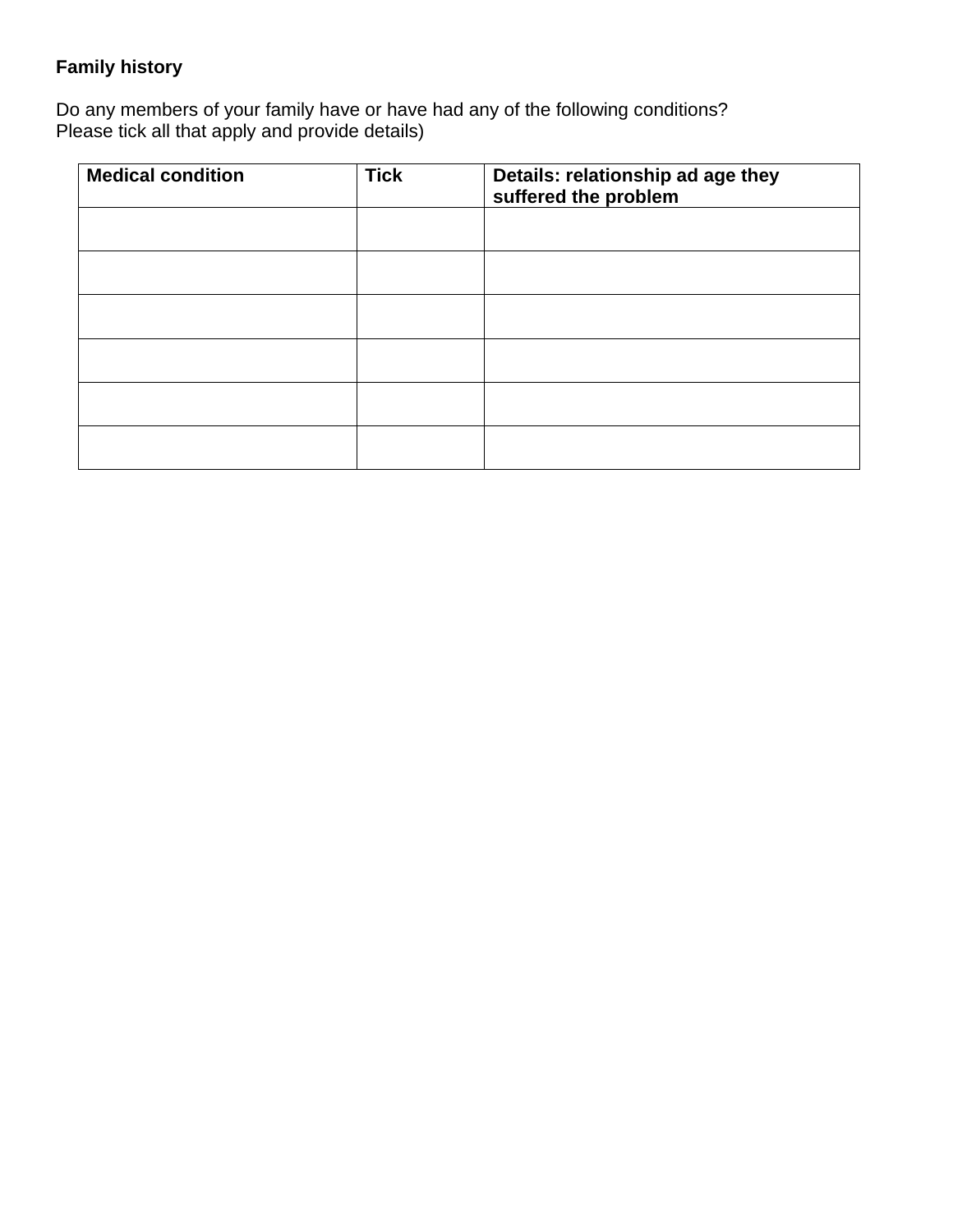# **Female patients only**

| Have you ever had any problems or complications during pregnancy? |
|-------------------------------------------------------------------|
|                                                                   |
|                                                                   |
|                                                                   |
|                                                                   |
|                                                                   |
|                                                                   |
|                                                                   |

| <b>Method</b>               | Tick | <b>Method</b> | <b>Tick</b> |
|-----------------------------|------|---------------|-------------|
| Condoms                     |      | Implant       |             |
| Contraceptive pill          |      | Coil fitted   |             |
| Contraceptive<br>injections |      | Other method  |             |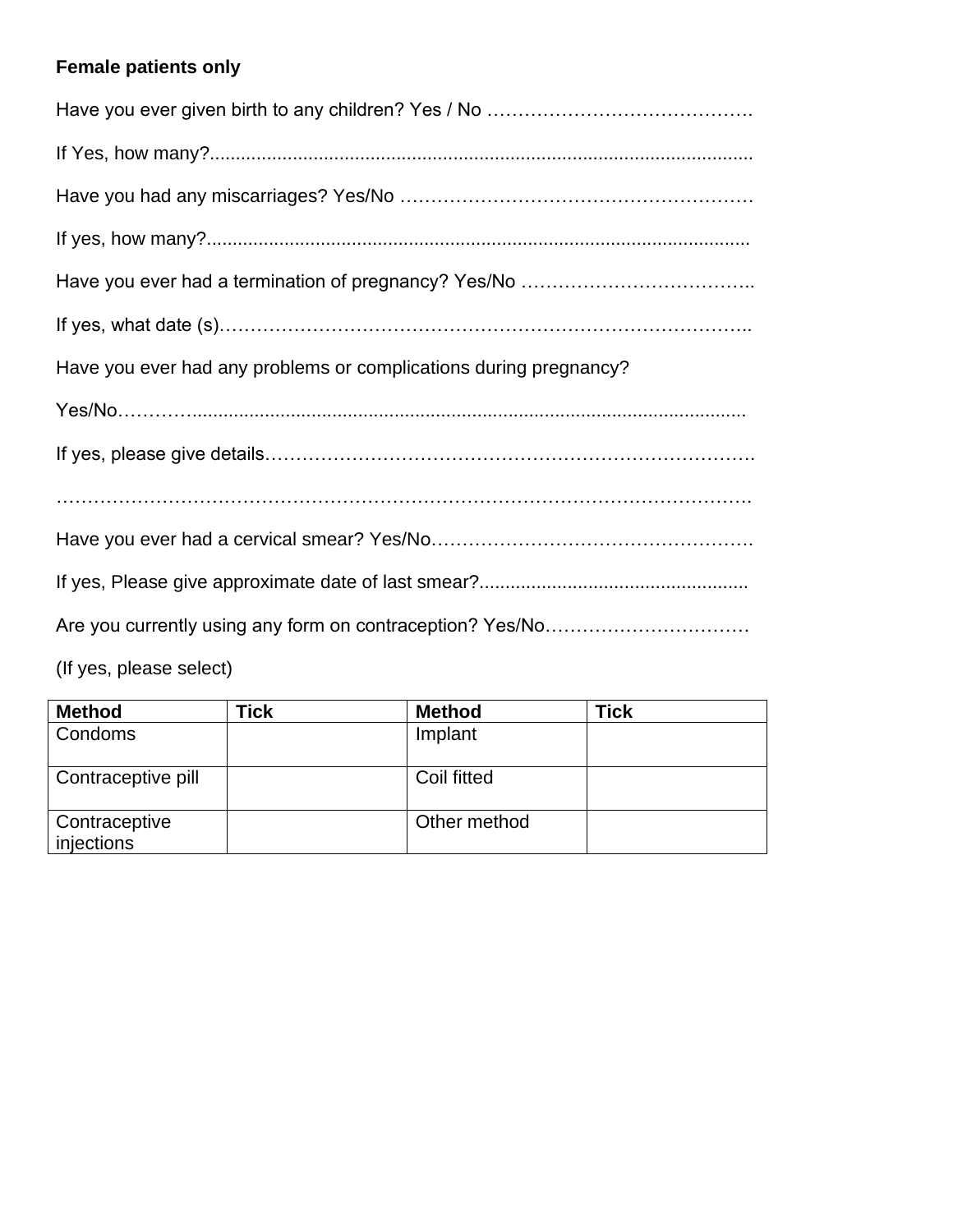## **Smoking status**

Please tick all those that apply and add additional information where requested

| <b>Smoking status</b> | <b>Tick</b> |                | <b>Details</b> |
|-----------------------|-------------|----------------|----------------|
| Never smoked          |             | n/a            | n/a            |
| <b>Current smoker</b> |             | Amount daily   |                |
|                       |             | Date started   |                |
| Ex smoker             |             | Dated stopped  |                |
|                       |             | Amount used to |                |
|                       |             | smoke daily    |                |

If you are a smoker, stopping smoking is the single most helpful thing you can do to improve your health and the health of people around you.

The practice would like to provide you with support to stop smoking. For further information or to make an appointment to see a local advisor, please call:

#### **0800 169 4219**

#### **Online access to appointments and repeat prescriptions**

Do you want to be able to book appointments and order repeat prescriptions online?

Yes/No

#### **Fair processing notice**

The information on this form will be processed according to data protection legislation on the legal basis of public task GDPR Article 6(1)(e) and special categories of personal data GDPR Article 9(2)(h). It may be disclosed to other NHS authorities for the direct provision of healthcare or for the purpose of healthcare, commissioning and planning. Please see our website for full details on how your information is stored, protected and shared.

We text patients with appointment reminders and information about our services. Are you happy for us to contact you in this way?

Yes/No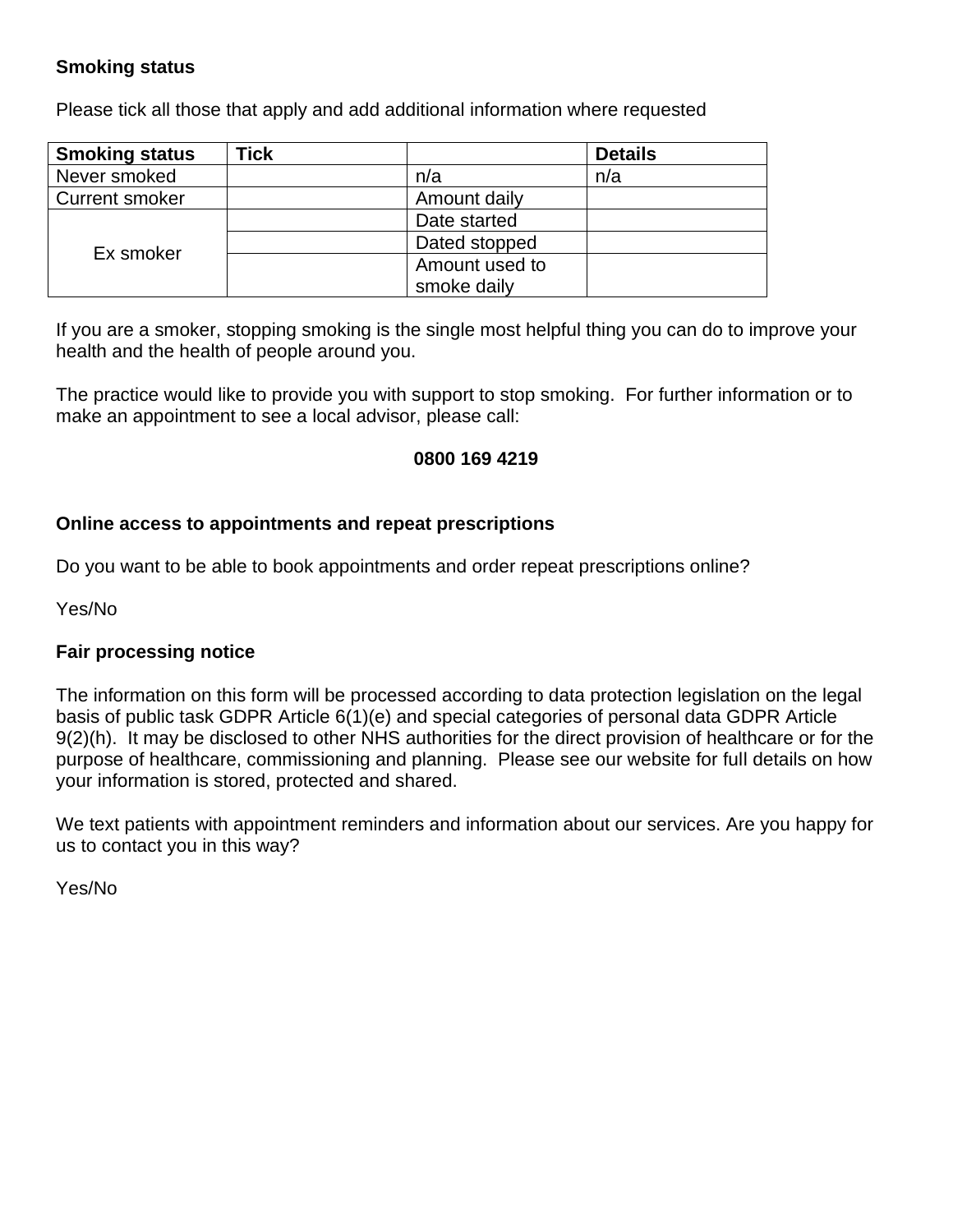# **Alcohol Questionnaire**

| <b>Scoring system</b> |                                |                                  |                                 |                                       | Your  |
|-----------------------|--------------------------------|----------------------------------|---------------------------------|---------------------------------------|-------|
| $\bf{0}$              | 1                              | $\overline{2}$                   | $\overline{3}$                  | $\overline{4}$                        | score |
| <b>Never</b>          | <b>Monthly</b><br>or less      | $2 - 4$<br>times<br>per<br>month | $2 - 3$<br>times<br>per<br>week | $4+$<br>times<br>per<br>week          |       |
| $1 - 2$               | $3 - 4$                        | $5 - 6$                          | $7 - 9$                         | $10+$                                 |       |
| <b>Never</b>          | <b>Less</b><br>than<br>monthly | <b>Monthly</b>                   | Weekly                          | Daily<br><b>or</b><br>almost<br>daily |       |
|                       |                                |                                  |                                 |                                       |       |



# **Scoring:**

If you score a total of 3 or more please continue on the next page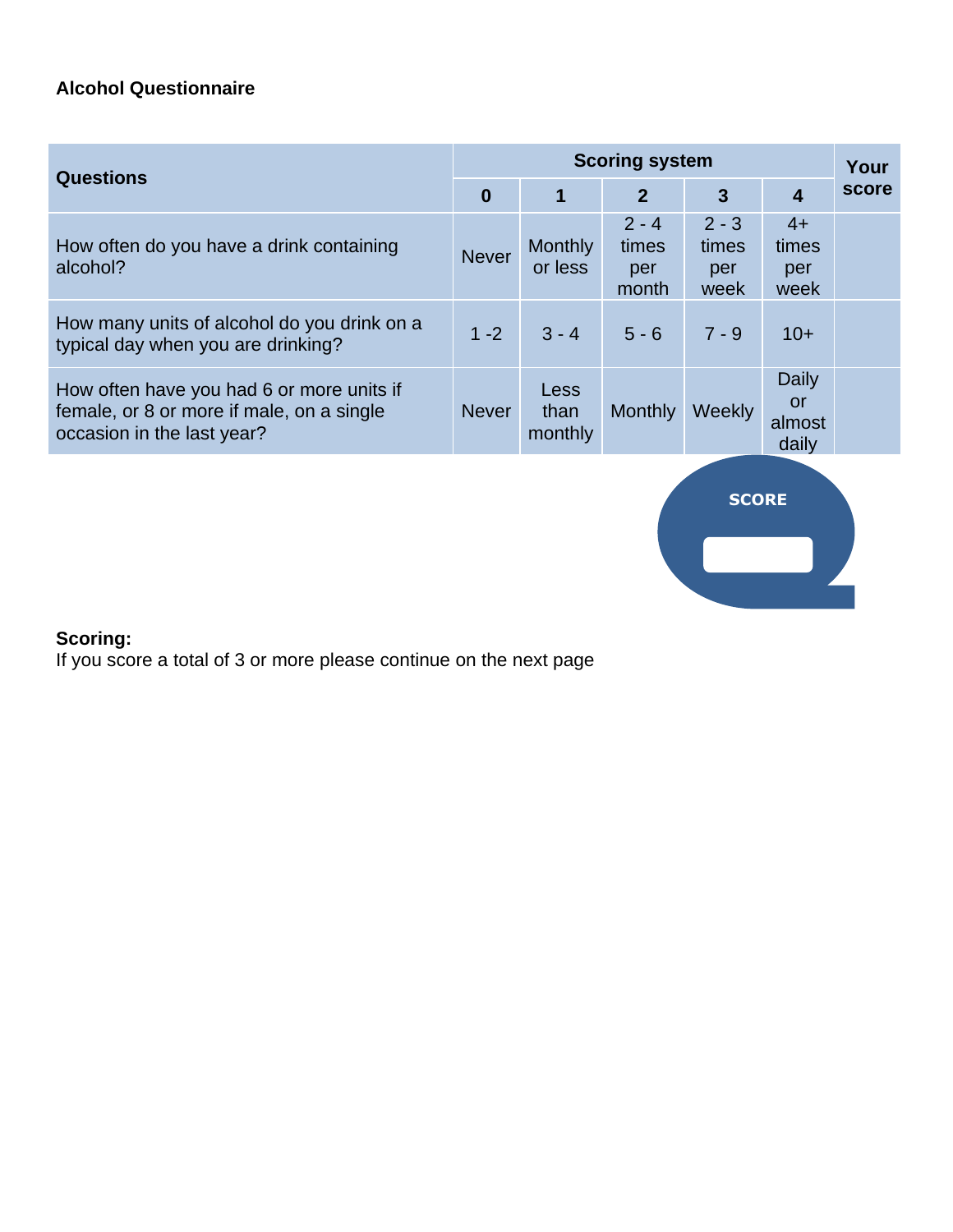### **Score from Alcohol Questionnaire (previous page)**

## **Remaining AUDIT questions**

| <b>Questions</b>                                                                                                                             |              | <b>Scoring system</b>   |                                           |                |                                              |       |
|----------------------------------------------------------------------------------------------------------------------------------------------|--------------|-------------------------|-------------------------------------------|----------------|----------------------------------------------|-------|
|                                                                                                                                              |              | 1                       | $\overline{2}$                            | $\overline{3}$ | $\overline{\mathbf{4}}$                      | score |
| How often during the last year have you found<br>that you were not able to stop drinking once<br>you had started?                            | <b>Never</b> | Less<br>than<br>monthly | <b>Monthly</b>                            | Weekly         | <b>Daily</b><br>or<br>almost<br>daily        |       |
| How often during the last year have you failed<br>to do what was normally expected from you<br>because of your drinking?                     | <b>Never</b> | Less<br>than<br>monthly | <b>Monthly</b>                            | Weekly         | <b>Daily</b><br><b>or</b><br>almost<br>daily |       |
| How often during the last year have you<br>needed an alcoholic drink in the morning to get<br>yourself going after a heavy drinking session? | <b>Never</b> | Less<br>than<br>monthly | <b>Monthly</b>                            | Weekly         | <b>Daily</b><br>or<br>almost<br>daily        |       |
| How often during the last year have you had a<br>feeling of guilt or remorse after drinking?                                                 | <b>Never</b> | Less<br>than<br>monthly | <b>Monthly</b>                            | Weekly         | <b>Daily</b><br><u>or</u><br>almost<br>daily |       |
| How often during the last year have you been<br>unable to remember what happened the night<br>before because you had been drinking?          | <b>Never</b> | Less<br>than<br>monthly | <b>Monthly</b>                            | Weekly         | <b>Daily</b><br><b>or</b><br>almost<br>daily |       |
| Have you or somebody else been injured as a<br>result of your drinking?                                                                      | <b>No</b>    |                         | Yes,<br>but not<br>in the<br>last<br>year |                | Yes,<br>during<br>the<br>last<br>year        |       |
| Has a relative or friend, doctor or other health<br>worker been concerned about your drinking or<br>suggested that you cut down?             | <b>No</b>    |                         | Yes,<br>but not<br>in the<br>last<br>year |                | Yes,<br>during<br>the<br>last<br>year        |       |

**Scoring:** If your score is above 8 you are at risk of increasing Dependence, please book an appointment with the practice for help and Advice. **TOTAL**

**SCORE**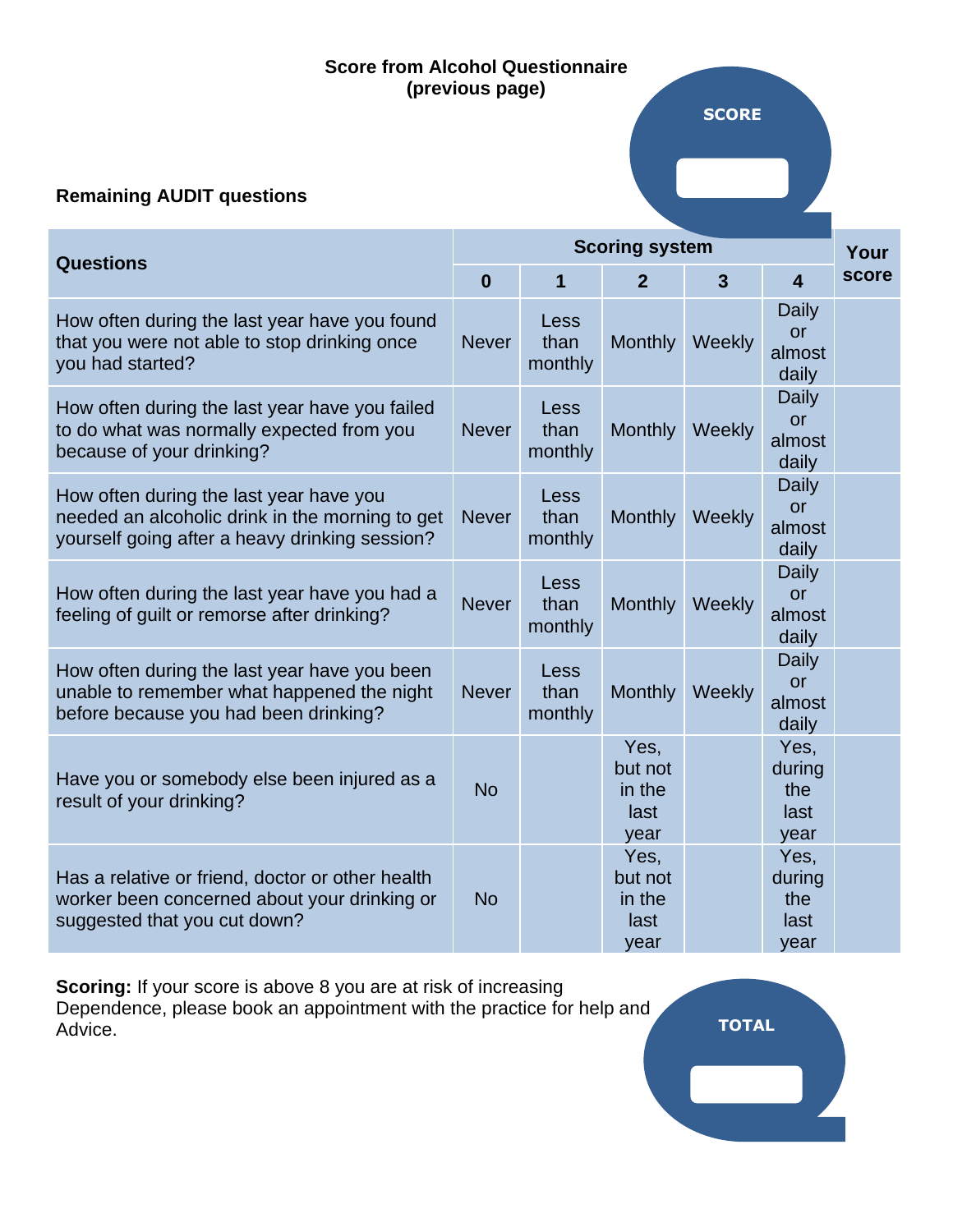### **PLEASE HELP US BY PROVIDING INFORMATION ABOUT YOUR ETHNIC GROUP AND FIRST LANGAUGE**

Everyone belongs to an ethnic group, so all patients are being asked to describe their ethnic group. We are collecting this information to help the NHS and social services.

- Understand the needs of patients and service users from different groups and so provide better and more appropriate services for you.
- Identify risk factors some groups are more at risk of specific disease and care needs, so ethnic group data can help treat patients and support service users by alerting staff to high risk groups.
- Improve public health by making sure that our services are reaching all of our local communities and that we are delivering our systems fairly to everyone that needs them.
- Comply with the law as race relations (Amendment) Act 2000 gives public authorities a duty to promote race equality and good race relations, and ethnic monitoring is important in making sure that race discrimination is not taking place.
- The 15 ethnic groups used are standard categories for collecting ethnic group information about the groups using our services with information from the census which tells us about our local population.

The list is not intended to leave out any groups of people, but to keep the group of ethnic information simple it is important to us that you are able to describe your own ethnic group.

If you need to complete any of the boxes labelled "any other group" then please give us some details so that we can better understand your needs. You do not have to complete the question but by providing this information is very important. It will help us with diagnosis and assessment of your needs, and it will also help us to plan and improve our service. The information that you provide will be treated as part of your confidential NHS record. The NHS and social services have strict standards regarding data protection and your information will be carefully safeguarded.

The Department of Health has asked us to record the ethnic origin and first language of all new patients.

This information will be added to your medical record.

If you do not wish to provide this, please tick the 'information refused' box at the end of the list.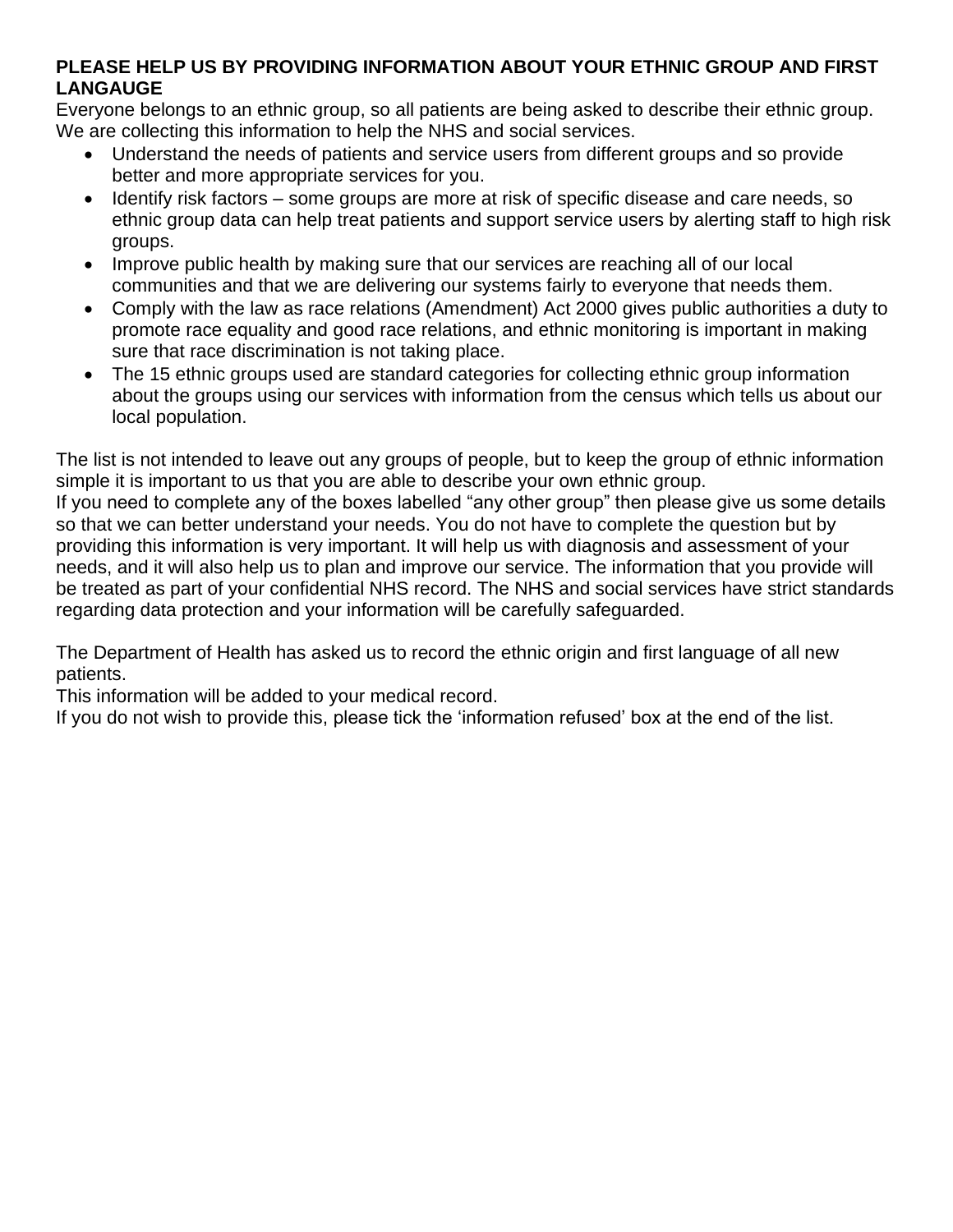**Ethnic origin** (please tick the description which you feel is most appropriate)

| White - British                         |  |
|-----------------------------------------|--|
| White - Irish                           |  |
| <b>Other White Background</b>           |  |
| <b>Other White Background</b>           |  |
| <b>White - Traveller English</b>        |  |
| White - Traveller Irish                 |  |
| Mixed - White & Black                   |  |
| Caribbean                               |  |
| Mixed - White & Black African           |  |
| Mixed - White & Asian                   |  |
| Other mixed background                  |  |
| Asian or Asian British - Indian         |  |
| Asian or Asian British - Pakistani      |  |
| Asian or Asian British -                |  |
| Bangladeshi                             |  |
| Other Asian background                  |  |
| <b>Black or Black British - African</b> |  |
| <b>Black or Black British -</b>         |  |
| Caribbean                               |  |
| Other Black background                  |  |
| Chinese                                 |  |
| Other ethnic background                 |  |
| <b>Information refused</b>              |  |

# **First Language**

| Albanian  | Bengali        | Cantonese |  |
|-----------|----------------|-----------|--|
| Chinese   | Croatian       | English   |  |
| Ethiopian | French         | German    |  |
| Greek     | Hindi          | Polish    |  |
| Spanish   | <b>Turkish</b> | Urdu      |  |
| Other     |                |           |  |
| Spoken    |                |           |  |
| Language  |                |           |  |
|           |                |           |  |

## **Administration use only:**

Please use **AMC new patient health check template** to enter information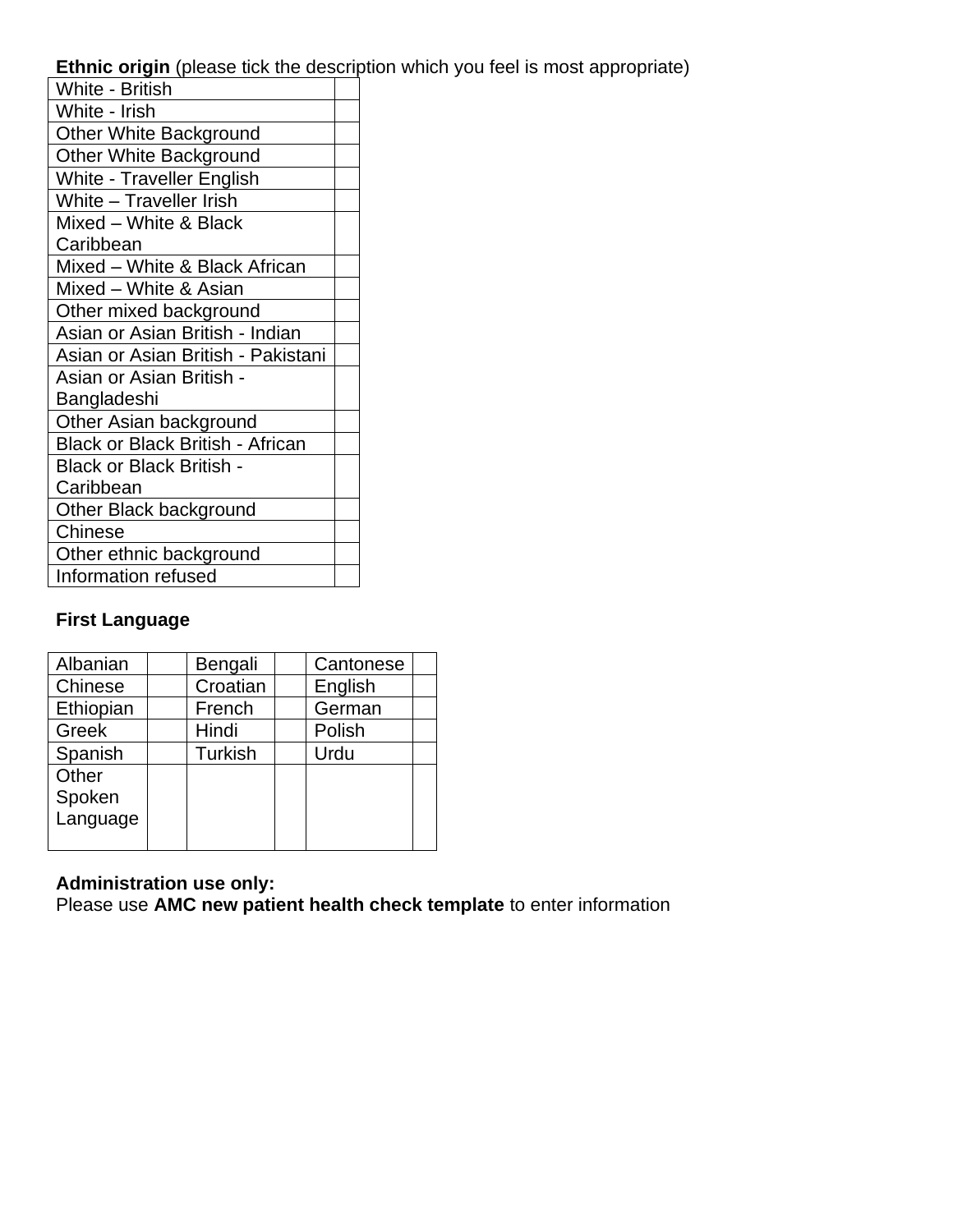# **Ashfield Medical Centre**

Drs Walling, Nathan & Morris 15 Austhorpe Road, Cross Gates Leeds, LS15 8BA

# **Grange Medical Centre**

999 York Road, Seacroft Leeds, LS14 6NX

Tel: 0113 2951828 / 1838 Fax: 0113264 3220 / 0113 273 2959 Email: [reception.ashfield@nhs.net](mailto:reception.ashfield@nhs.net) www.amedicalcentre.co.uk

#### **Re: Patient Involvement**

Dear New Patient

The staff would like to welcome you to the practice "patient participation group" (PPG). We meet at least three times a year to discuss issues which impact on patients and the practice. We also have a virtual patient participation group that allows patients to get involved online without having to attend meetings.

We want to know what you think of our practice so that we can continue to improve the services we offer. There are lots of ways you can tell us what you think:

• On the practice website www.amedicalcentre.co.uk

• The Friends and Family Test Questionnaire (FFT) either located on the practice website or in the surgery waiting areas

- Patient surveys
- NHS Choices online
- Write something and post it anonymously in our comments box
- Speak to our practice operations manager, Kim Holloway.

If you are interested in these groups please fill in your details below or speak to a member of staff.

Your contact details will be kept separate to your medical records and will only be used for the purposes of patient involvement.

Yours sincerely

Kim Holloway Practice Operations Manager

#### **Please tear off and hand into reception**

……………………………………………………………………………………………………………

| Name -             |
|--------------------|
| Address -          |
| Telephone number - |
| Email address -    |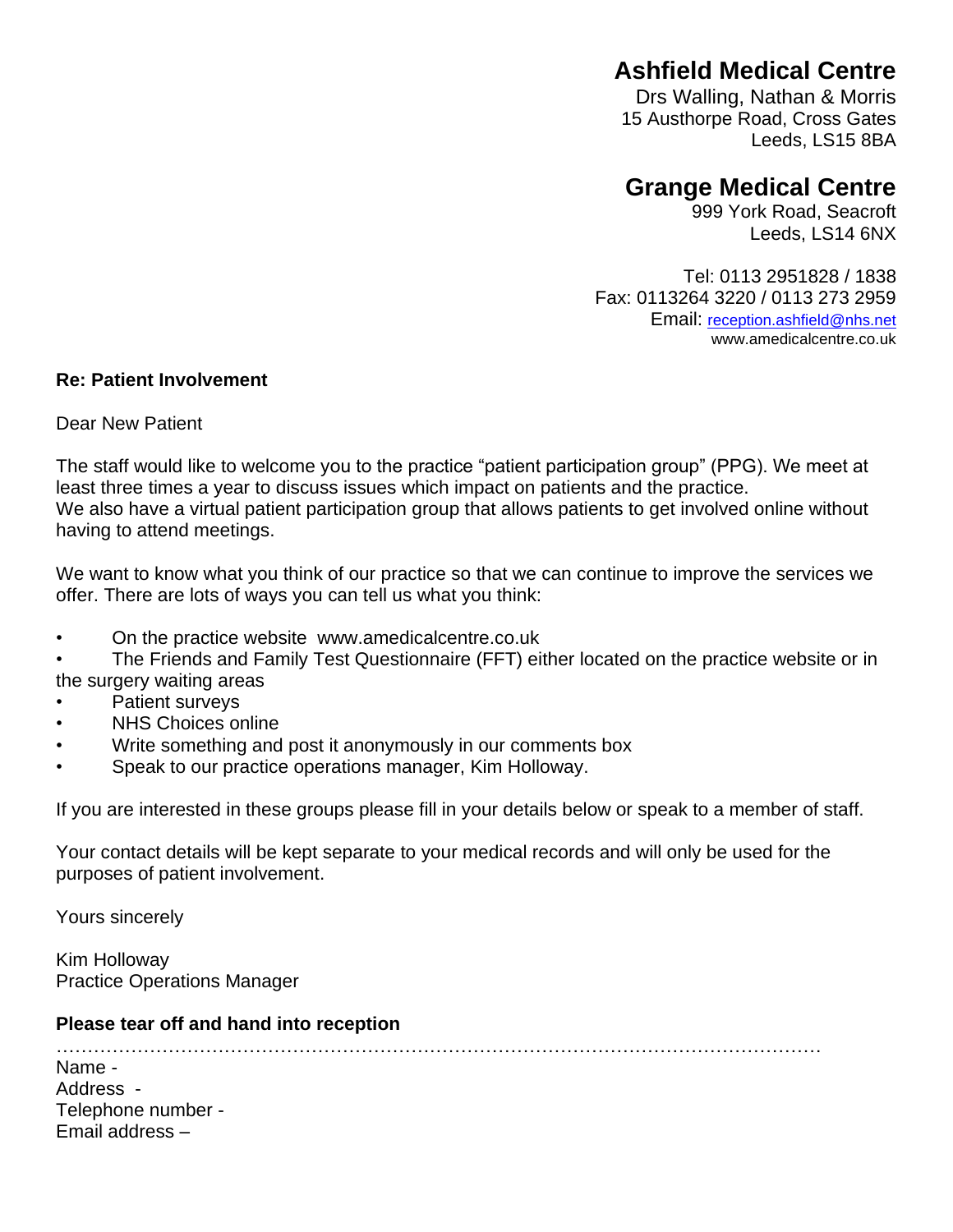



| Your emergency care summary<br><b>OPT-OUT FORM</b>                      |                                                                                                                  |                                                                                                                                                                                                                                                                                       |
|-------------------------------------------------------------------------|------------------------------------------------------------------------------------------------------------------|---------------------------------------------------------------------------------------------------------------------------------------------------------------------------------------------------------------------------------------------------------------------------------------|
| practice will not be actioned).<br>A. Please complete in BLOCK CAPITALS |                                                                                                                  | Request for my clinical information to be withheld from the Summary Care Record<br>If you DO NOT want a Summary Care Record please fill out the form and send it to your GP practice<br>(completed forms must be returned to your GP practice. Forms sent anywhere other than your GP |
|                                                                         |                                                                                                                  |                                                                                                                                                                                                                                                                                       |
|                                                                         |                                                                                                                  |                                                                                                                                                                                                                                                                                       |
|                                                                         | Postcode  Phone No  Date of birth                                                                                |                                                                                                                                                                                                                                                                                       |
|                                                                         |                                                                                                                  |                                                                                                                                                                                                                                                                                       |
| section B                                                               |                                                                                                                  | B. If you are filling out this form on behalf of another person or child, their GP practice will<br>consider this request. Please ensure you fill out their details in section A and your details in                                                                                  |
|                                                                         |                                                                                                                  |                                                                                                                                                                                                                                                                                       |
| What does it mean if I                                                  |                                                                                                                  |                                                                                                                                                                                                                                                                                       |
| DO NOT have a                                                           |                                                                                                                  |                                                                                                                                                                                                                                                                                       |
| <b>Summary Care Record?</b>                                             |                                                                                                                  |                                                                                                                                                                                                                                                                                       |
| NHS healthcare staff                                                    | Your records will stay as<br>they are now with<br>information being shared<br>by letter, email, fax or<br>phone. | If you have any questions,                                                                                                                                                                                                                                                            |
| caring for you may not be<br>aware of your current                      |                                                                                                                  | or if you want to discuss                                                                                                                                                                                                                                                             |
| medications, allergies you                                              |                                                                                                                  | your choices, please:                                                                                                                                                                                                                                                                 |
| suffer from and any bad                                                 |                                                                                                                  | • phone the Summary                                                                                                                                                                                                                                                                   |
| reactions to medicines                                                  |                                                                                                                  | <b>Care Record Information</b>                                                                                                                                                                                                                                                        |
| you have had, in order to<br>treat you safely in an                     |                                                                                                                  | Line on 0300 123 3020;                                                                                                                                                                                                                                                                |
| emergency.                                                              |                                                                                                                  | • contact your local Patient                                                                                                                                                                                                                                                          |
|                                                                         |                                                                                                                  | <b>Advice Liaison Service</b>                                                                                                                                                                                                                                                         |
|                                                                         |                                                                                                                  | (PALS); or                                                                                                                                                                                                                                                                            |
|                                                                         |                                                                                                                  | • contact your GP                                                                                                                                                                                                                                                                     |
|                                                                         |                                                                                                                  | practice.                                                                                                                                                                                                                                                                             |
| <b>FOR NHS USE ONLY</b>                                                 |                                                                                                                  |                                                                                                                                                                                                                                                                                       |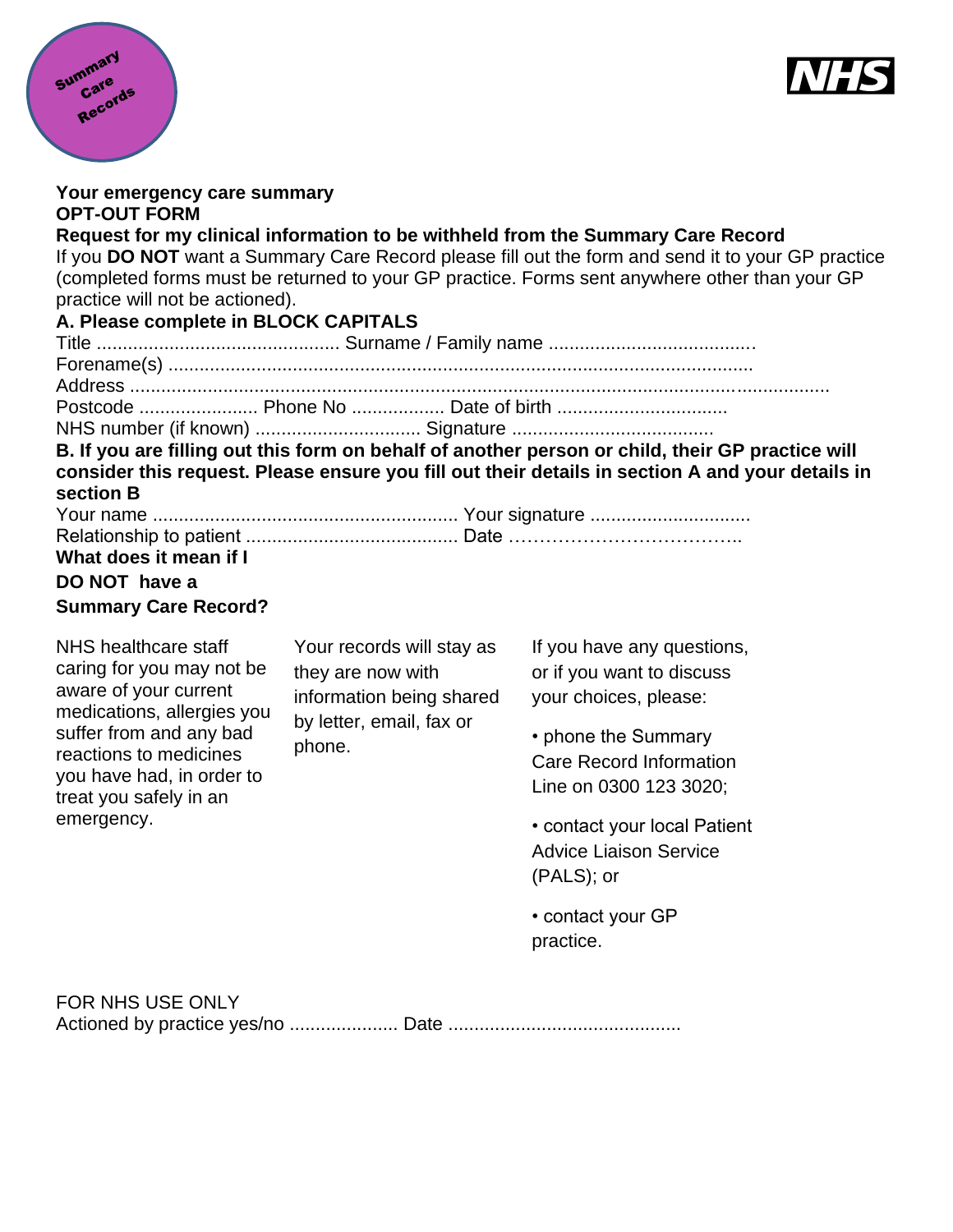# **Ashfield Medical Centre**

Drs Walling, Nathan & Morris 15 Austhorpe Road, Cross Gates Leeds, LS15 8BA

# **Grange Medical Centre**

999 York Road, Seacroft Leeds, LS14 6NX

Tel: 0113 2951828 / 1838 Fax: 0113264 3220 / 0113 273 2959 Email: [reception.ashfield@nhs.net](mailto:reception.ashfield@nhs.net) [www.amedicalcentre.co.uk](http://www.amedicalcentre.co.uk/)

#### **Ref: Named GP**

Dear patient,

You may be aware that all practices are required to provide all their patients with a named GP.

We are now required to notify you of your GP and we wish to inform you that **Dr Nathan** is your named GP.

Whilst you have a named GP please note you are still able to see any Doctor in the practice at any time as you currently do.

You do not need to take any further action, but if you have any questions, or wish to discuss this further with us, please ask at reception or contact us either by post or telephone using the contact details above.

Kind Regards

Drs Walling, Nathan & Morris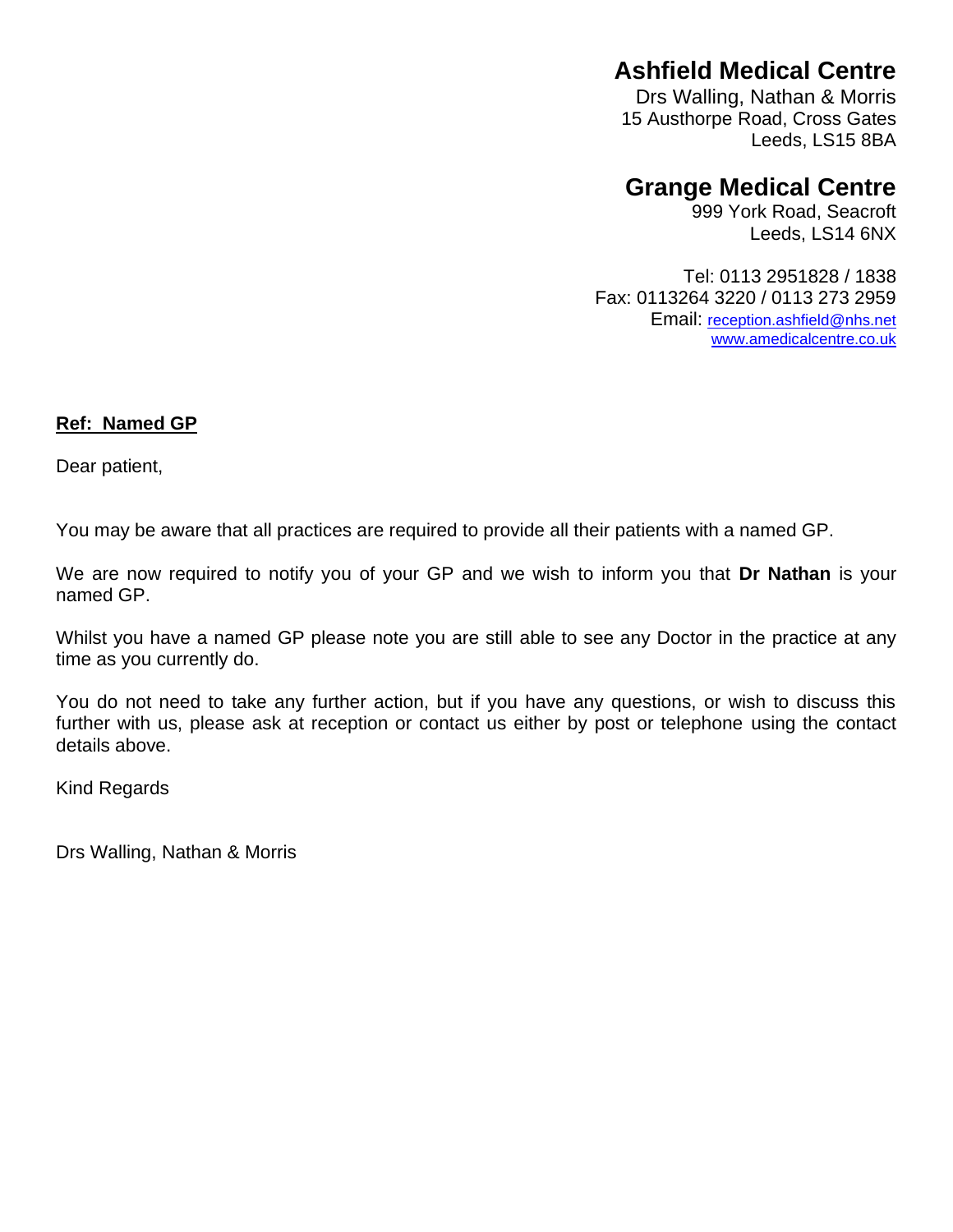#### Accessible Information Standard

We will always try to provide correspondence and information in formats patients will find easy to understand-if you have any communication requirements (e.g. if you are blind, deaf or have difficulty reading or if you require sign interpreters etc.) please let us know and we will help. This form has been written so you can let us know of any specific needs you might, have so we can record these on your records for future reference

## The Communication Support You Require

| ol use a legal advocate              | o I use a textphone                                                            |  |  |
|--------------------------------------|--------------------------------------------------------------------------------|--|--|
| o I use a citizen advocate           |                                                                                |  |  |
| o I use a hearing aid                | o My preferred method of communication is<br>written                           |  |  |
| o I use sign language                | o I use an alternative communication skill<br>which is: -                      |  |  |
| o I use British sign language        |                                                                                |  |  |
| o I use Makaton sign language        | o I use a Personal Communication Passport                                      |  |  |
| o I use lip-reading                  | o I use a communication device which is: -                                     |  |  |
| o I use a manual note taker          | o I use a deafblind intervener                                                 |  |  |
| o I use a electronic note taker      |                                                                                |  |  |
| o I use a speech to text reporter    | o I require slow verbal communication<br>o I require loud verbal communication |  |  |
| o I use a cued speech transliterator |                                                                                |  |  |
| o I use a lipspeaker                 | o Other: -                                                                     |  |  |
|                                      |                                                                                |  |  |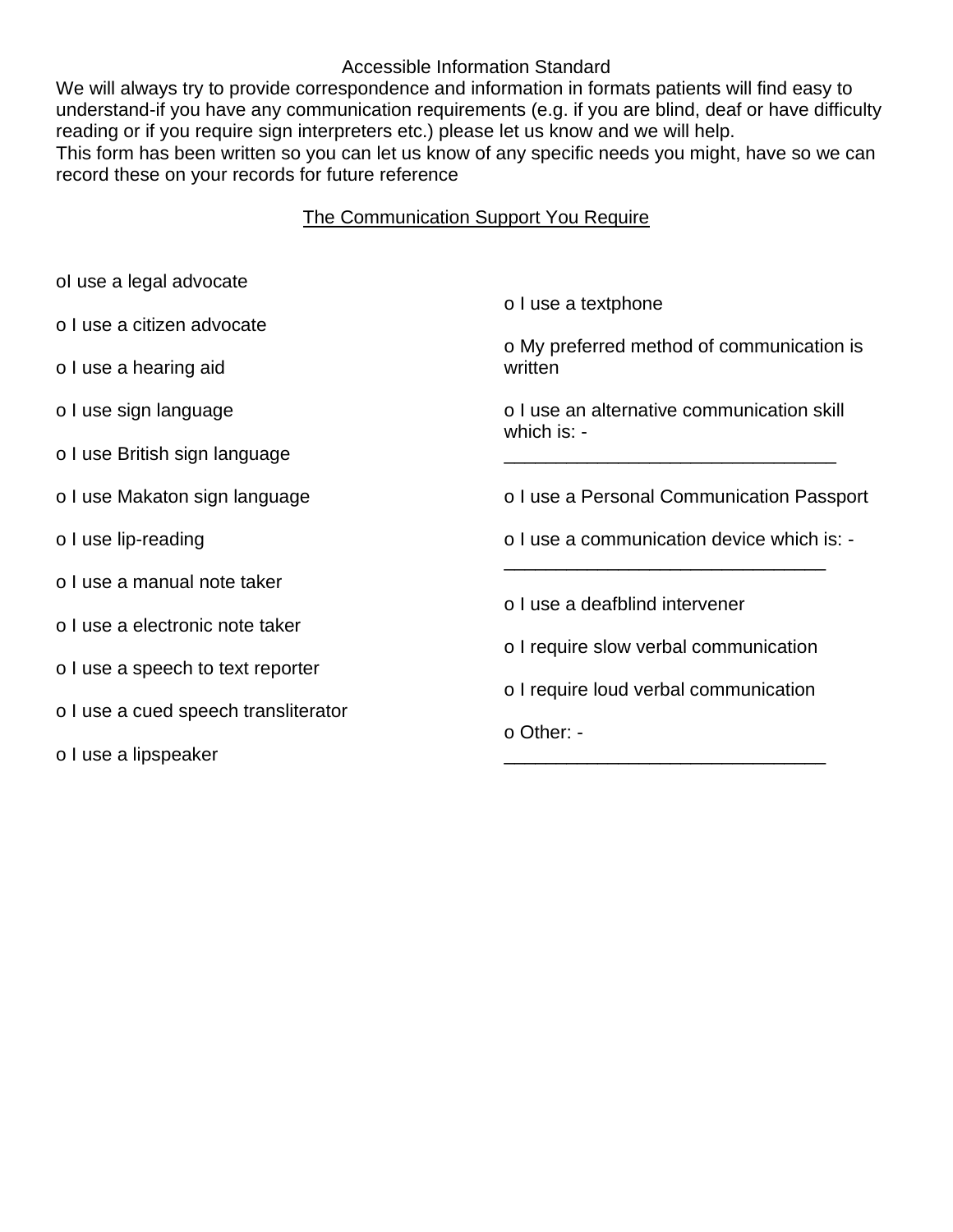#### The Specific Contact Method You Require

| o I require contact by telephone |  |
|----------------------------------|--|
|----------------------------------|--|

o I require contact by text relay

o I require contact by short message service text message

o I require contact by letter

o I require contact by email

o I require audible alert

o I require visual alert

o I require tactile alert

o Other: - \_\_\_\_\_\_\_\_\_\_\_\_\_\_\_\_\_\_\_\_\_\_\_\_\_\_\_\_\_\_\_

## The Specific Information Format You Require

o I require information verbally

o I require information on digital versatile disc (DVD)

o I require information on compact disc (CD)

o I require information on audio cassette tape

o I require information in Easyread format

o I require information by email

o I require information in electronic audio format

o I require information in Moon alphabet

o I require information in Makaton

o I require information in contracted (Grade 2) **Braille** 

o I require information in uncontracted (Grade 1) Braille

o I require written information in at least 20 point sans serif font

o I require written information in at least 24 point sans serif font

o I require written information in at least 28 point sans serif font

o I require information on USB mass storage device

o I require information in electronic downloadable format

\_\_\_\_\_\_\_\_\_\_\_\_\_\_\_\_\_\_\_\_\_\_\_\_\_\_\_\_\_\_\_

o Other: -